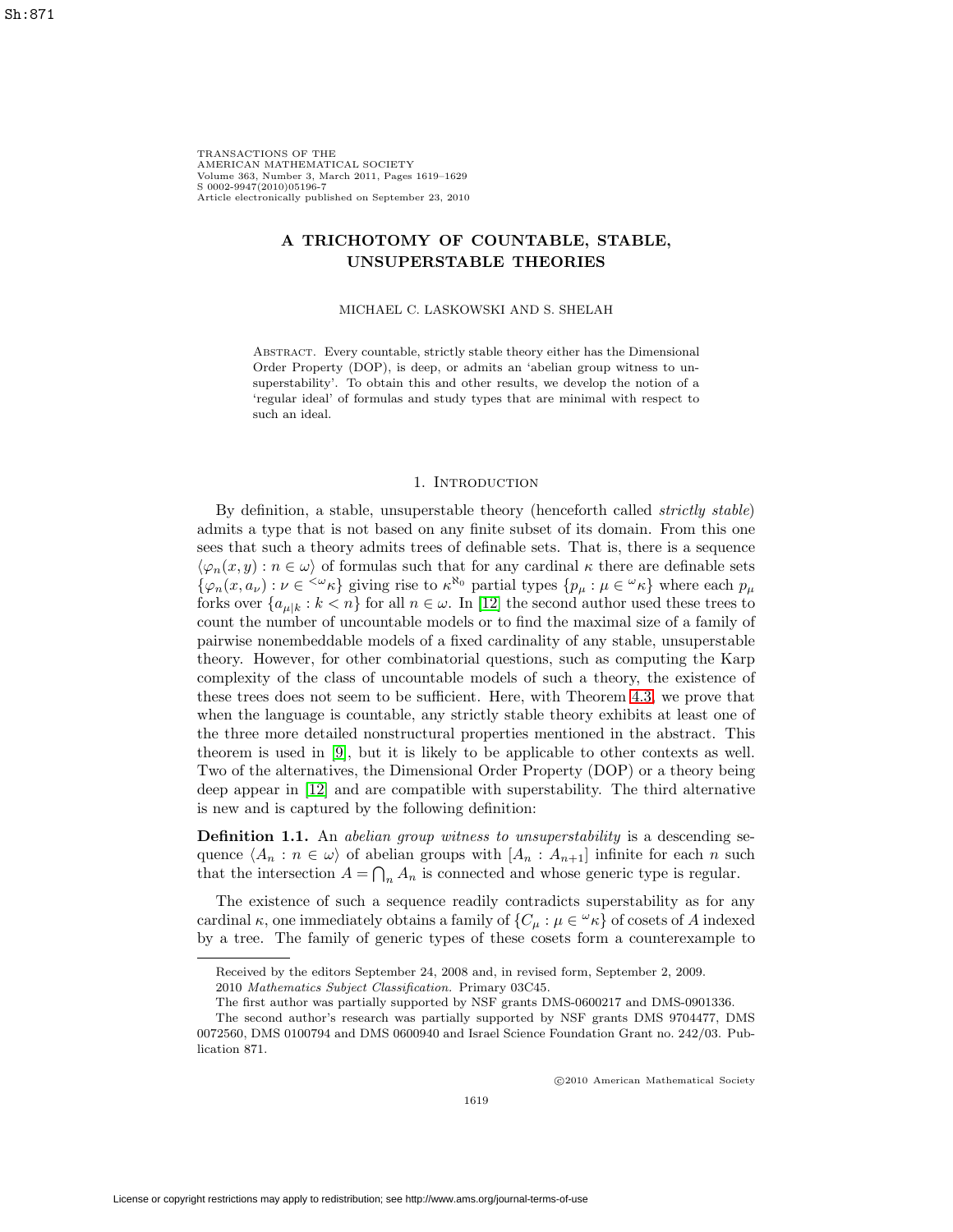superstability witnessed by regular types. As well, with Theorems [4.3](#page-8-0) and [4.4](#page-9-1) we see that one can frequently say more about the generic type of A. This added information is used in [\[9\]](#page-9-0).

As examples, the theory of separably closed fields has DOP ([\[1\]](#page-9-2) or [\[2\]](#page-9-3)). The theory of infinitely many, refining equivalence relations in which each  $E_{n+1}$  splits each  $E_n$ -class into infinitely many classes is strictly stable and deep, as is the model completion of a single unary function. For the third case, the theory of  $(\mathbb{Z}^{\omega}, +, U_n)_{n \in \omega}$ , where each  $U_n$  is the subgroup in which the first n coordinates are zero, is the paradigm of an abelian group witness to unsuperstability.

In order to establish these theorems, much of the paper discusses the notion of a regular ideal of formulas (see Definition [2.3\)](#page-2-0). The origins of these ideas date back to Section V.4 of [\[12\]](#page-10-0) and have been reworked and expanded in [\[3\]](#page-9-4) and [\[10\]](#page-9-5). As well, the proof of the trichotomy depends on results from  $[8]$ .

Our notation is standard, and complies with either [\[10\]](#page-9-5) or [\[12\]](#page-10-0). For a stable theory T,  $\kappa_r(T)$  denotes the least regular cardinal  $\kappa$  such that there is no forking chain of length  $\kappa$ . Thus, a stable theory is superstable if and only if  $\kappa_r(T) = \aleph_0$  and  $\kappa_r(T) = \aleph_1$  when T is countable and strictly stable. We call a model 'a-saturated' (a-prime) in place of  $\mathbf{F}^a_{\kappa_r(T)}$ -saturated' ( $\mathbf{F}^a_{\kappa_r(T)}$ -prime).

**Throughout the whole of this paper we assume**  $T = T^{eq}$ **.** That is, T is a stable theory in a multi-sorted language,  $\mathfrak C$  is a large, saturated model of  $T$ , and the language L is closed under the following operation: If  $E(\bar{x}, \bar{y})$  is a definable equivalence relation, then there is a sort  $U_E$  and a definable surjection  $f_E: \mathfrak{C}^{lg(\bar{x})} \to$  $U_F(\mathfrak{C})$  in the language L. In particular, the set of sorts is closed under finite products. Thus any finite tuple of elements from varying sorts can be viewed as an element of the product sort. With this identification, every formula can be considered to have a single free variable. As notation,  $L(\mathfrak{C})$  denotes the set of formulas with parameters from  $\mathfrak C$  and for a specific sort s,  $L_s(\mathfrak C)$  denotes the  $L(\mathfrak C)$ formulas  $\varphi(x)$  in which the free variable has sort s.

## 2. Regular ideals

**Definition 2.1.** An *invariant ideal*  $\mathcal{ID}$  is a subset of  $L(\mathfrak{C})$  containing all algebraic formulas, closed under automorphisms of  $\mathfrak{C}$ , and for any sort s and any  $\varphi, \psi \in L_{s}(\mathfrak{C})$ 

- (1) If  $\varphi, \psi \in \mathcal{ID}$ , then  $\varphi \vee \psi \in \mathcal{ID}$ ; and
- (2) If  $\varphi \vdash \psi$  and  $\psi \in \mathcal{ID}$ , then  $\varphi \in \mathcal{ID}$ .

A partial type  $\Gamma$  (i.e., a subset of  $L_s(\mathfrak{C})$  for some sort s) is  $\mathcal{ID}\text{-small}$  if it entails some element of  $\mathcal{ID} \cap L_s(\mathfrak{C})$ .

Examples of invariant ideals include the algebraic formulas, the superstable formulas (see Definition [4.1\)](#page-7-0) or the ideal of formulas with Morley rank. These and other examples are discussed in [\[10\]](#page-9-5). Many times we will make use of the fact that formulas in  $ID$  may have 'hidden' parameters.

<span id="page-1-0"></span>**Lemma 2.2.** Let ID be any invariant ideal.

- (1) A complete type  $p \in S(A)$  is  $ID$ -small if and only if  $p \cap \mathcal{ID} \neq \emptyset$ .
- (2) For any A and a,  $stp(a/A)$  is  $ID$ -small if and only if  $tp(a/A)$  is  $ID$ -small.
- (3) If  $A \subseteq B$  and tp(a/B) does not fork over A, then tp(a/A) is ID-small if and only if  $tp(a/B)$  is  $ID$ -small.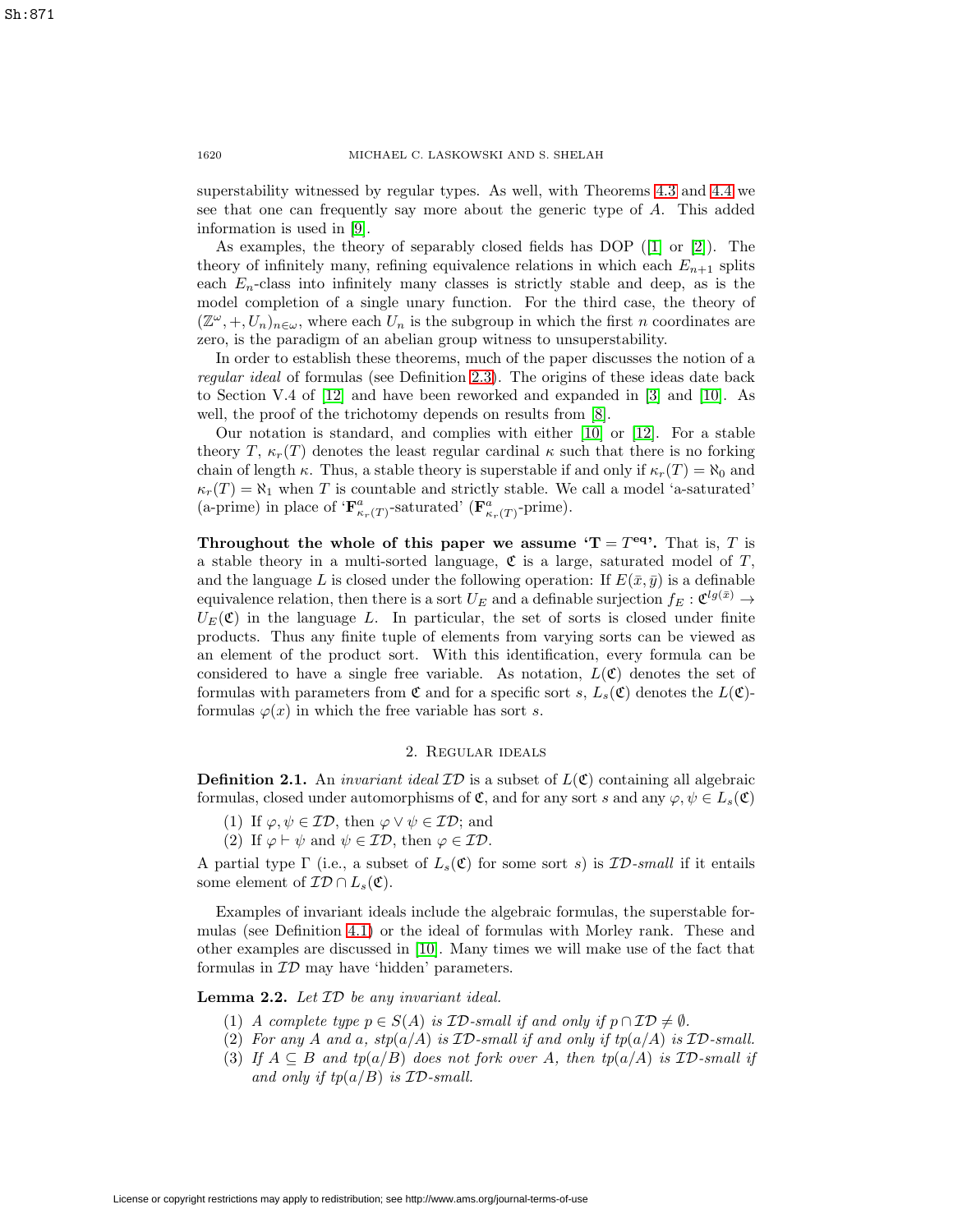*Proof.* (1) Right to left is immediate. For the converse, assume p entails  $\psi \in \mathcal{ID}$ . By compactness there is  $\varphi \in p$  such that  $\varphi \vdash \psi$ , hence  $\varphi \in \mathcal{ID}$ .

(2) Right to left is clear. If  $\text{stp}(a/A)$  entails  $\psi(x, b) \in \mathcal{ID}$ , then by compactness and the finite equivalence relation theorem there is an A-definable equivalence relation  $E(x, y)$  with finitely many classes such that tp( $a/A$ )∪ { $E(x, c)$ }  $\vdash \psi(x, b)$  for some c. Choose A-automorphisms  $\{\sigma_i : i < n\}$  of C such that  $\{E(x, \sigma_i(c)) : i < n\}$ includes all the E-classes. Since  $\mathcal{ID}$  is an invariant ideal  $\bigvee_{i\leq n}\psi(x,\sigma_i(b))\in \mathcal{ID}$ and  $\text{tp}(a/A) \vdash \bigvee_{i$ 

(3) By (2) it suffices to prove this for strong types. Assume  $\text{stp}(a/B)$  is  $ID$ small. By (1) and (2), choose  $\psi(x, b) \in \text{tp}(a/B) \cap \mathcal{ID}$ . Choose  $\{b_i : i \in \kappa(T)\}\$ independent over A, each having the same strong type over A as b. Since  $ID$  is invariant,  $\psi(x, b_i) \in \mathcal{ID}$  for each i. Furthermore, since any a' realizing stp( $a/A$ ) is independent with some  $b_i$  over A, ab and  $a'b_i$  realize the same strong type over A, hence  $\psi(a', b_i)$  holds. By compactness, there is a finite subset F such that  $\text{stp}(a/A) \vdash \bigvee_{i \in F} \psi(x, b_i)$ , so  $\text{stp}(a/A)$  is  $\mathcal{ID}\text{-small.}$ 

<span id="page-2-0"></span>**Definition 2.3.** An invariant ideal  $\mathcal{ID}$  is regular if, for all  $L(\mathfrak{C})$ -formulas  $\psi(y)$ and  $\theta(x, y)$ , if  $\psi \in \mathcal{ID}$  and  $\theta(x, b) \in \mathcal{ID}$  for every  $b \in \psi(\mathfrak{C})$ , then the formula  $\exists y(\psi(y) \land \theta(x, y)) \in \mathcal{ID}.$ 

By analogy, recall that a cardinal  $\kappa$  is regular if and only if the union of fewer than  $\kappa$  sets, each of size less than  $\kappa$ , has size less than  $\kappa$ .

We call a strong type  $\text{stp}(a/A)$  ID-internal if there is a set  $B \supseteq A$  independent from a over A, a B-definable function f, and elements  $\bar{c}$  such that tp( $c/B$ ) is IDsmall for each  $c \in \bar{c}$  and  $a = f(\bar{c})$ . The strong type stp( $a/A$ ) is  $\mathcal{ID}\text{-}analyzable$ if there is a finite sequence  $\langle a_i : i \leq n \rangle$  from dcl(Aa) such that  $a_n = a$  and  $\text{stp}(a_i/A \cup \{a_j : j < i\})$  is ID-internal for each  $i \leq n$ . Since ID is a collection of formulas, this definition of analyzability is equivalent to the usual one, see e.g., [\[10\]](#page-9-5).

In order to iterate the defining property of a regular ideal, we need the following notion, whose terminology is borrowed from [\[6\]](#page-9-7).

**Definition 2.4.** A formula  $\varphi(x, c)$  is in  $\mathcal{ID}$ , provably over B if there is some  $\theta(y) \in \text{tp}(c/B)$  such that  $\varphi(x, c') \in \mathcal{ID}$  for every c' realizing  $\theta$ .

<span id="page-2-1"></span>**Lemma 2.5.** For all sets B and every  $n \in \omega$ , if  $\varphi(x, y_0, \ldots, y_{n-1})$  is B-definable and  $a, c_0, \ldots, c_{n-1}$  satisfy:

- (1)  $tp(c_i/B)$  is  $ID\text{-}small$  for each  $i < n$ ;
- (2)  $\varphi(x, c_0, \ldots, c_{n-1}) \in \mathcal{ID}$  provably over B; and
- (3)  $\varphi(a, c_0, \ldots, c_{n-1}),$

then  $tp(a/B)$  is  $ID$ -small.

*Proof.* Fix any set B. We argue by induction on n. If  $n = 0$  the formula  $\varphi(x)$ itself witnesses that  $tp(a/B)$  is  $ID$ -small. Assume the result holds for n and fix a formula  $\varphi(x, c_0, \ldots, c_n)$  and  $a, c_0, \ldots, c_n$  satisfying Conditions (1)–(3). By (1) and Lemma [2.2,](#page-1-0) choose  $\psi(y_n) \in \text{tp}(c_n/B) \cap \mathcal{ID}$ . By (2), choose  $\theta \in \text{tp}(c_0,\ldots,c_n/B)$ such that  $\varphi(x, c'_0, \ldots, c'_n) \in \mathcal{ID}$  for all  $c'_0, \ldots, c'_n$  realizing  $\theta$ . By shrinking  $\theta$  we may assume that  $\theta(y_0,\ldots,y_n) \vdash \psi(y_n)$ .

Let  $\theta^* := \exists y_n \theta$  and  $\varphi^* := \exists y_n (\varphi \wedge \theta)$ . By our inductive hypothesis, in order to prove that tp( $a/B$ ) is  $\mathcal{ID}$ -small, it suffices to show that  $\varphi^*$  and  $a, c_0, \ldots, c_{n-1}$ satisfy Conditions  $(1)$ – $(3)$ . Conditions  $(1)$  and  $(3)$  are immediate. To establish  $(2)$ ,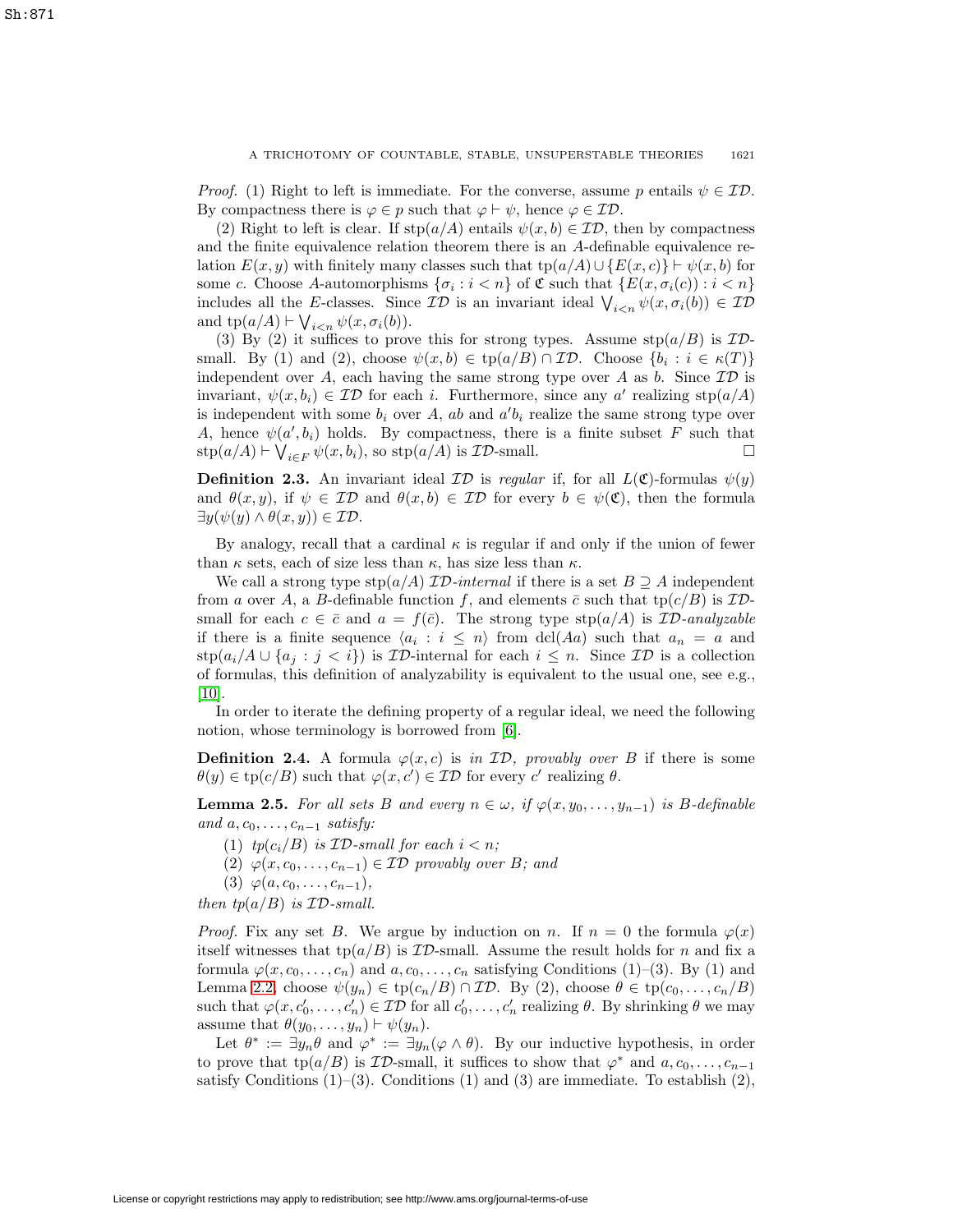we argue that  $\theta^*$  witnesses that  $\varphi^*(x, c_0, \ldots, c_{n-1}) \in \mathcal{ID}$  provably over B. Visibly,  $\theta^* \in \text{tp}(c_0, \ldots, c_{n-1}/B)$ . Choose  $c'_0, \ldots, c'_{n-1}$  realizing  $\theta^*$ . On one hand, since  $\psi \in \mathcal{ID}$  and  $\theta \vdash \psi$ ,  $\theta(c'_0, \ldots, c'_{n-1}, y_n) \in \mathcal{ID}$ . On the other hand, by our choice of  $\theta$ ,  $\varphi(x, c'_0, \ldots, c'_{n-1}, d) \in \mathcal{ID}$  for any d such that  $\theta(c'_0, \ldots, c'_{n-1}, d)$  holds. Thus,  $\varphi^*(x, c'_0, \ldots, c'_{n-1}) \in \mathcal{ID}$  since  $\mathcal{ID}$  is a regular ideal.  $\Box$  $\Box$ 

<span id="page-3-0"></span>**Proposition 2.6.** If  $stp(a/A)$  is  $ID$ -internal, then  $tp(a/A)$  is  $ID$ -small.

*Proof.* Choose  $B \supseteq A$  independent from a over A, a B-definable formula  $\varphi(x, \bar{y})$ , and a tuple of elements  $\bar{c}$  such that each tp( $c/B$ ) is ID-small for each  $c \in \bar{c}$ ,  $\varphi(a,\bar{c})$  holds, and  $\exists^{-1}x\varphi(x,\bar{c})$ . But the formula  $\varphi(x,\bar{c})\in\mathcal{ID}$  provably over B via the formula  $\exists^{-1}x\varphi(x,\bar{y})$ , so tp(a/B) is  $\mathcal{ID}$ -small by Lemma [2.5.](#page-2-1) That tp(a/A) is  $ID$ -small follows from Lemma [2.2.](#page-1-0)  $\Box$ 

The reader is cautioned that while  $ID$ -internal types are  $ID$ -small, this result does not extend to  $ID$ -analyzable types. In fact, the theory and type mentioned in Remark 8.1.6 of [\[10\]](#page-9-5) gives rise to an example of this. Much of the motivation of this section, and in particular how it differs from treatments in [\[3\]](#page-9-4) and [\[10\]](#page-9-5), revolves around how we handle  $ID$ -analyzable types that are not  $ID$ -small.

**Definition 2.7.** A strong type p is foreign to  $\mathcal{ID}$ , written  $p \perp \mathcal{ID}$ , if  $p \perp q$  for every  $ID$ -small q.

<span id="page-3-1"></span>**Lemma 2.8.** The following are equivalent for any regular ideal ID and any strong type p:

- (1)  $p \perp \mathcal{ID};$
- (2)  $p \perp q$  for every  $ID$ -internal strong type q;
- (3)  $p \perp q$  for every  $ID$ -analyzable strong type q;
- (4) If  $p = \text{stp}(a/A)$ , then there is no  $a' \in \text{dcl}(Aa)$  such that  $\text{tp}(a'/A)$  is IDsmall.

*Proof.* (1)  $\Rightarrow$  (2) follows immediately from Proposition [2.6.](#page-3-0) (2)  $\Rightarrow$  (3) follows by induction on the length of the ID-analysis, using the fact that  $p \perp \text{tp}(b/B)$  and  $p \perp \text{tp}(a/Bb)$  implies  $p \perp \text{tp}(ab/B)$ . (3)  $\Rightarrow$  (4) is trivial, and (4)  $\Rightarrow$  (1) follows immediately from (say) Corollary 7.4.6 of [\[10\]](#page-9-5).  $\Box$ 

The reader is cautioned that when the regular ideal is not closed under  $ID$ analyzability, the following definitions differ from those in [\[10\]](#page-9-5).

**Definition 2.9.** A partial type  $\Gamma$  is  $\mathcal{ID}$ -large if it is not  $\mathcal{ID}$ -small.  $\Gamma$  is  $\mathcal{ID}$ -minimal if it is  $\mathcal{ID}\text{-}large$ , but any forking extension of  $\Gamma$  is  $\mathcal{ID}\text{-}small$ .  $\Gamma$  is  $\mathcal{ID}\text{-}minimal$ if it is  $\mathcal{ID}\text{-large}$ , but any forking extension  $\Gamma \cup \{\theta(x,c)\}\$ is  $\mathcal{ID}\text{-small}$  whenever  $\text{stp}(c/\text{dom}(\Gamma)) \perp \mathcal{ID}.$ 

<span id="page-3-2"></span>Clearly  $\mathcal{ID}\text{-minimality}$  implies  $\mathcal{ID}\text{-minimality}$ , but one of the applications in Section [4](#page-7-1) will use  $\mathcal{ID}_{\perp}$ -minimal types that are not  $\mathcal{ID}$ -minimal.

**Lemma 2.10.** Let  $\mathcal{ID}$  be any regular ideal. If a strong type p is both  $\mathcal{ID}_\perp$ -minimal and foreign to ID, then p is regular.

*Proof.* The point is that a counterexample to the regularity of  $p$  can be found within the set of realizations of p. If M is a-saturated and  $p = \text{tp}(a/M)$  is not regular, then there are a tuple  $\bar{c} = \langle c_1, \ldots, c_n \rangle$  realizing  $p^{(n)}$  for some n and a realization b of p such that tp( $a/M\bar{c}$ ) forks over M, tp( $b/M\bar{c}$ ) does not fork over M, and tp( $b/M\bar{c}a$ )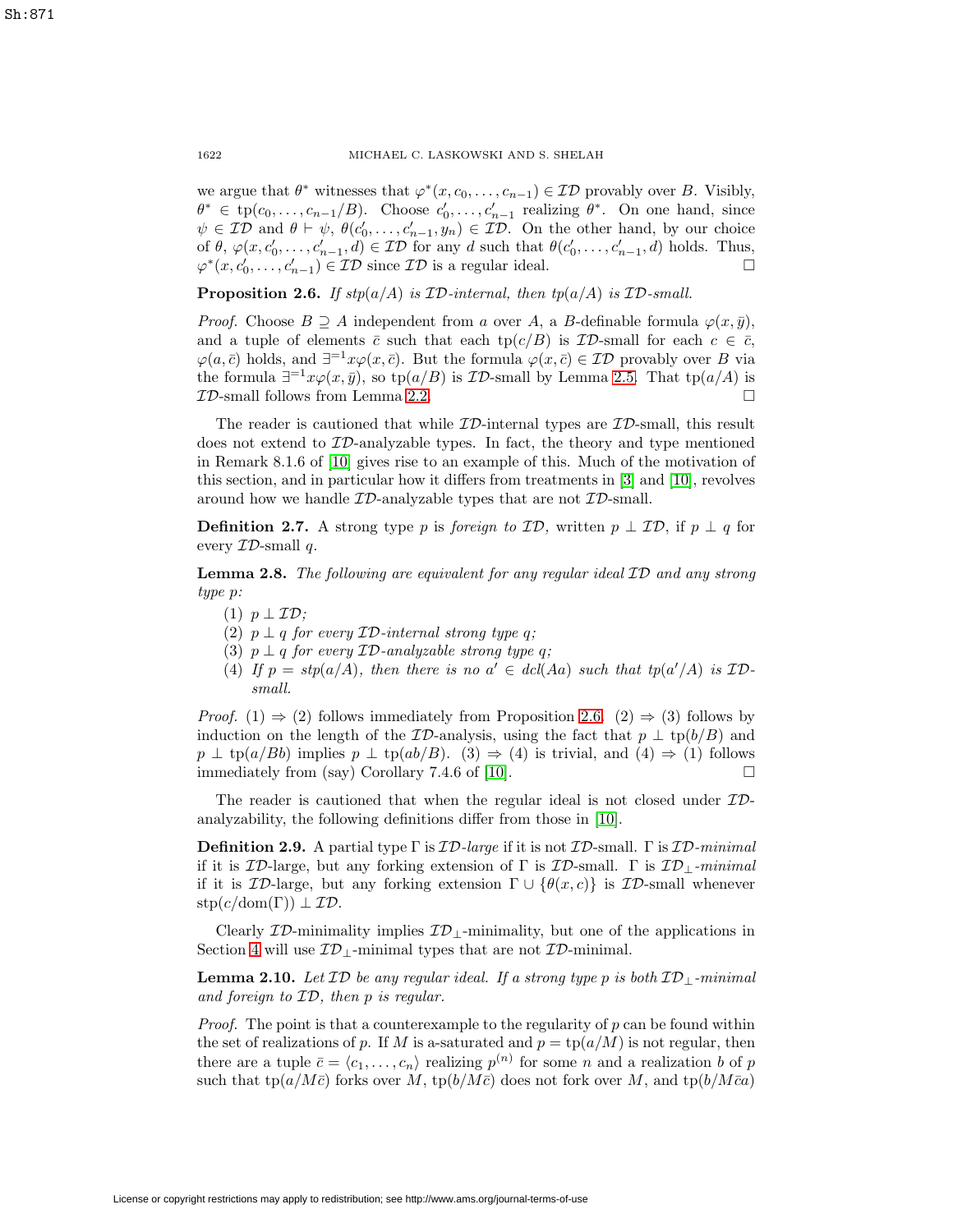forks over  $M\bar{c}$ . Let  $q = \text{tp}(a/M\bar{c})$  and choose an  $L(M)$ -formula  $\theta(x, \bar{c}) \in q$  such that  $p \cup \{\theta(x,\bar{c})\}$  forks over M. As  $p \perp \mathcal{ID}, p^{(n)} \perp \mathcal{ID},$  so the  $\mathcal{ID}_\perp$ -minimality of p implies  $tp(a/M\bar{c})$  is  $ID$ -small.

But, since p is foreign to  $\mathcal{ID}$ , tp( $b/M\bar{c}$ ), which is a nonforking extension of p would be orthogonal to q by Lemma [2.8\(](#page-3-1)2). In particular,  $tp(b/M\bar{c}a)$  would not fork over  $M\bar{c}$ .

The following easy 'transfer result' will be used in the subsequent sections.

<span id="page-4-1"></span>**Lemma 2.11.** Assume that B is algebraically closed,  $p = tp(a/B)$  is foreign to  $\mathcal{ID}, q = tp(b/B), and b \in acl(Ba) \setminus B$ . Then q is foreign to  $\mathcal{ID}.$  If, in addition, p is ID-minimal  $(ID_{\perp}\text{-minimal})$ , then q is ID-minimal  $(ID_{\perp}\text{-minimal})$  as well.

*Proof.* If q were not foreign to  $\mathcal{ID}$ , then by Lemma [2.8\(](#page-3-1)4) there is  $c \in \text{dcl}(Bb) \setminus B$ such that tp( $c/B$ ) is  $ID$ -small. Since tp( $c/B$ ) is not algebraic it is not orthogonal to p, which, via Lemma [2.8\(](#page-3-1)2), contradicts p being foreign to  $\mathcal{ID}$ . Thus  $q \perp \mathcal{ID}$ .

Next, suppose that p is  $ID$ -minimal. Since  $p \not\perp q$  and  $p \perp ID$ , q cannot be **ID-small.** To see that q is **ID-minimal**, choose  $C \supseteq B$  such that  $tp(b/C)$  forks over B. Then tp( $a/C$ ) forks over B, so tp( $a/C$ ) is  $ID$ -small. Thus tp( $b/C$ ) is  $ID$ -small by Lemma  $2.5$ .  $\Box$ 

## 3. Chains and witnessing groups

Throughout this section  $ID$  always denotes a regular ideal.

**Definition 3.1.** We say A is an ID-subset of B, written  $A \subseteq_{ID} B$ , if  $A \subseteq B$  and  $\text{stp}(b/A) \perp \mathcal{ID}$  for every finite tuple b from B. When M and N are models we write  $M \preceq_{\mathcal{ID}} N$  when both  $M \preceq N$  and  $M \subseteq_{\mathcal{ID}} N$ . A set A is  $\mathcal{ID}\text{-}full$  if  $A \subseteq_{\mathcal{ID}} M$  for some (equivalently for every) a-prime model M over A.

<span id="page-4-0"></span>**Lemma 3.2.** Let ID be any regular ideal and assume M is a-saturated.

- (1) If  $M \preceq N$  are models, then  $M \preceq_{\mathcal{ID}} N$  if and only if  $\varphi(N) = \varphi(M)$  for all  $\varphi \in L(M) \cap \mathcal{ID}.$
- (2) If  $M \subseteq_{\mathcal{ID}} A$ , then  $M \preceq_{\mathcal{ID}} M[A]$ , where  $M[A]$  is any a-prime model over  $M \cup A$ .

*Proof.* (1) First suppose  $M \preceq_{\mathcal{ID}} N$  and choose  $\varphi \in L(M) \cap \mathcal{ID}$ . If  $c \in \varphi(N)$ , then  $tp(c/N)$  is  $ID$ -small. If  $tp(c/M)$  were not algebraic, it would be nonorthogonal to an  $\mathcal{ID}$ -small type, contradicting tp( $c/M$ )  $\perp$   $\mathcal{ID}$ . So tp( $c/M$ ) is algebraic, hence  $c \in \varphi(M)$ . Conversely, if there were  $c \in N$  such that  $tp(c/M) \not\perp \mathcal{ID}$ , then by Lemma [2.8\(](#page-3-1)4) there is  $c' \in \text{dcl}(Mc) \setminus M$  such that  $\text{tp}(c'/M)$  is  $\mathcal{ID}\text{-small}$ . Then  $\varphi(N) \neq \varphi(M)$  for any  $\varphi \in \text{tp}(c'/M) \cap \mathcal{ID}$ .

(2) Recall that because M is a-saturated,  $M[A]$  is dominated by A over M. Choose any tuple c from  $M[A]$ . If tp(c/M) were not foreign to  $\mathcal{ID}$ , then as M is a-saturated, there is an  $\mathcal{ID}$ -small type  $q \in S(M)$  such that  $tp(c/M) \not\perp q$ , hence  $tp(c/M)$  is not almost orthogonal to q. Since c is dominated by A over M, there is a from A such that  $tp(a/M)$  is not almost orthogonal to q, which contradicts  $M \subseteq_{\mathcal{ID}} A.$ 

**Definition 3.3.** A saturated chain is an elementary chain  $\langle M_{\alpha} : \alpha < \delta \rangle$  of asaturated models in which  $M_{\alpha+1}$  realizes every complete type over  $M_{\alpha}$  for each  $\alpha < \delta$ . An ID-chain is a sequence  $\langle M_{\alpha} : \alpha < \delta \rangle$  of a-saturated models such that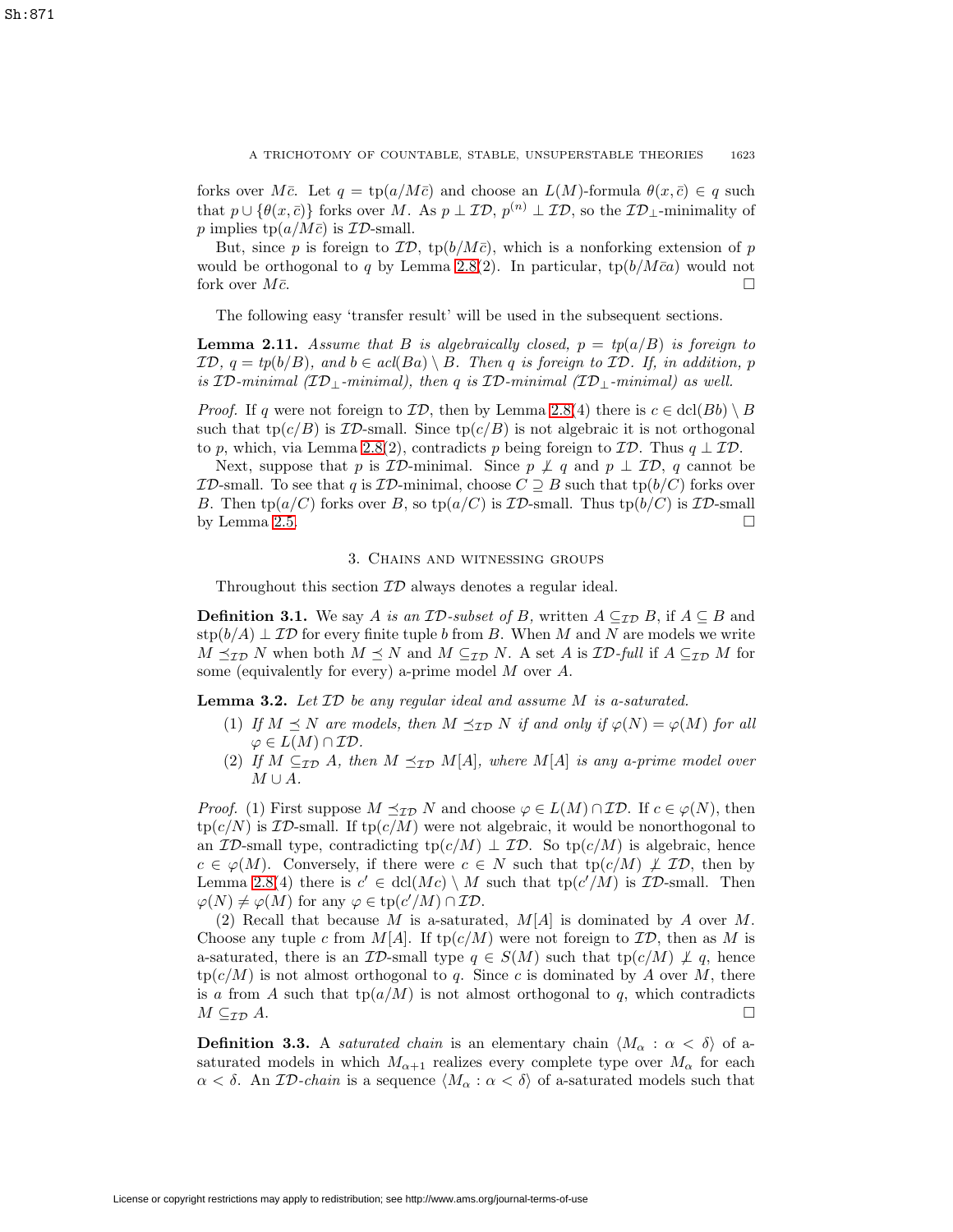$M_{\alpha} \preceq_{\mathcal{ID}} M_{\beta}$  for all  $\alpha < \beta < \delta$  and  $M_{\alpha+1}$  realizes every type over  $M_{\alpha}$  foreign to *ID.* A chain (of either kind) is *ID-full* if the union  $\bigcup_{\alpha < \delta} M_{\alpha}$  is an *ID-full set.* 

In general, a saturated chain need not be  $\mathcal{ID}\text{-full}$ . However, if  $\mathcal{ID}$  is either the ideal of algebraic formulas or superstable formulas (both of which are regular), then any a-saturated chain is ID-full, since types are based on finite sets. A more complete explanation of this is given in the proof of Lemma [4.2.](#page-7-2) By contrast, the following Lemma demonstrates that  $ID$ -chains are always  $ID$ -full.

<span id="page-5-0"></span>**Lemma 3.4.** Every ID-chain is full. That is, if  $\langle M_{\alpha} : \alpha < \delta \rangle$  is an ID-chain,  $\delta$ is a nonzero limit ordinal, and  $M_{\delta}$  is a-prime over  $\bigcup_{\alpha<\delta}M_{\alpha}$ , then  $M_{\alpha} \preceq_{\mathcal{ID}} M_{\delta}$ for all  $\alpha < \delta$ .

*Proof.* By the characterization of  $M \preceq_{\mathcal{ID}} N$  given by Lemma [3.2\(](#page-4-0)1), the first sentence follows from the second. So fix an  $\mathcal{ID}\text{-chain }\langle M_\alpha : \alpha < \delta \rangle$ . Let  $N =$  $\bigcup_{\alpha<\delta}M_{\alpha}$  and let  $M_{\delta}$  be a-prime over N. Fix any  $\alpha<\delta$ . Since  $M_{\alpha}\subseteq_{\mathcal{ID}}M_{\beta}$  for all  $\alpha < \beta < \delta$ ,  $M_{\alpha} \subseteq_{\mathcal{ID}} N$ , so  $M_{\alpha} \preceq_{\mathcal{ID}} M_{\delta}$  by Lemma [3.2\(](#page-4-0)2).

**Definition 3.5.** A formula  $\theta$  is weakly  $\mathcal{ID}\text{-minimal}$  (weakly  $\mathcal{ID}\text{-minimal}$ ) if  $\{\theta\}$ is  $ID$ -minimal  $(\mathcal{ID}_{\perp}\text{-minimal}).$ 

We now offer two complementary propositions. The main point of both is that they produce regular types that are 'close' to a given regular ideal. The advantage of  $(1)$  is that one obtains  $ID$ -minimality at the cost of requiring the chain to be  $ID$ -full. In (2) the fullness condition is automatically satisfied by Lemma [3.4,](#page-5-0) but one only gets  $ID_+$ -minimality.

<span id="page-5-1"></span>**Proposition 3.6.** Fix a regular ideal  $ID$ , a countable, stable theory  $T$ , and an  $ID$ -large formula  $\varphi$ .

- (1) **Either** there is a weakly  $ID\text{-}minimal$  formula  $\psi \vdash \varphi$  or for every  $ID\text{-}full$ saturated chain  $\langle M_n : n \in \omega \rangle$  with  $\varphi \in L(M_0)$ , there is an  $\aleph_1$ -isolated,  $\mathcal{ID}\text{-minimal }p\in S(\bigcup_n M_n)\text{ with }\varphi\in p\text{ and }p\perp\mathcal{ID}.$
- (2) **Either** there is a weakly  $ID_{\perp}$ -minimal formula  $\psi \vdash \varphi$  or for every IDchain  $\langle M_n : n \in \omega \rangle$  with  $\varphi \in L(M_0)$ , there is an  $\aleph_1$ -isolated,  $\mathcal{ID}_\perp$ -minimal  $p \in S(\bigcup_n M_n)$  with  $\varphi \in p$  and  $p \perp \mathcal{ID}$ .

Moreover, in either of the two 'second cases' the type p is regular.

*Proof.* (1) Assume that there is no weakly  $\mathcal{ID}\text{-minimal } \psi \vdash \varphi$ . Fix an  $\mathcal{ID}\text{-full}$ saturated chain  $\langle M_n : n \in \omega \rangle$  with  $\varphi \in L(M_0)$ , let  $N = \bigcup_{n \in \omega} M_n$ , and let  $M_\omega$  be  $\aleph_1$ -prime over N. Let  $\Delta_0 \subseteq \Delta_1 \subseteq \ldots$  be finite sets of formulas with  $L = \bigcup_{n \in \omega} \Delta_n$ . We inductively construct a sequence  $\langle \varphi_n : n \in \omega \rangle$  of  $\mathcal{ID}$ -large formulas as follows: Let  $\varphi_0$  be our given  $\varphi$ . Given  $\varphi_n \vdash \varphi_0$  that is an  $\mathcal{ID}\text{-large } L(M_n)\text{-formula}$ 

$$
A_n = \{ \psi \in L(M_{n+1}) : \psi \vdash \varphi_n, \psi \text{ is } \mathcal{ID}\text{-large and forks over } M_n \}.
$$

As  $M_{n+1}$  realizes every type over  $M_n$  foreign to  $\mathcal{ID}$  and  $\varphi_n$  is not weakly  $\mathcal{ID}$ minimal,  $A_n$  is nonempty. Choose  $\varphi_{n+1} \in A_n$  so as to minimize  $R(\psi, \Delta_n, 2)$ . Let  $\Gamma = \{\varphi_n : n \in \omega\}$ . We first argue that  $\Gamma$  has a unique extension to a complete type in  $S(N)$ .

*Claim.*  $\Gamma \vdash \neg \psi(x, b)$  for all  $\psi(x, b) \in \mathcal{ID} \cap L(N)$ .

*Proof.* If the Claim were to fail, then  $\Gamma \cup {\psi(x, b)}$  would be consistent, hence would be realized in  $M_{\omega}$ , say by an element c. As the chain is  $\mathcal{ID}\text{-full}$ ,  $c \in N$ . For any n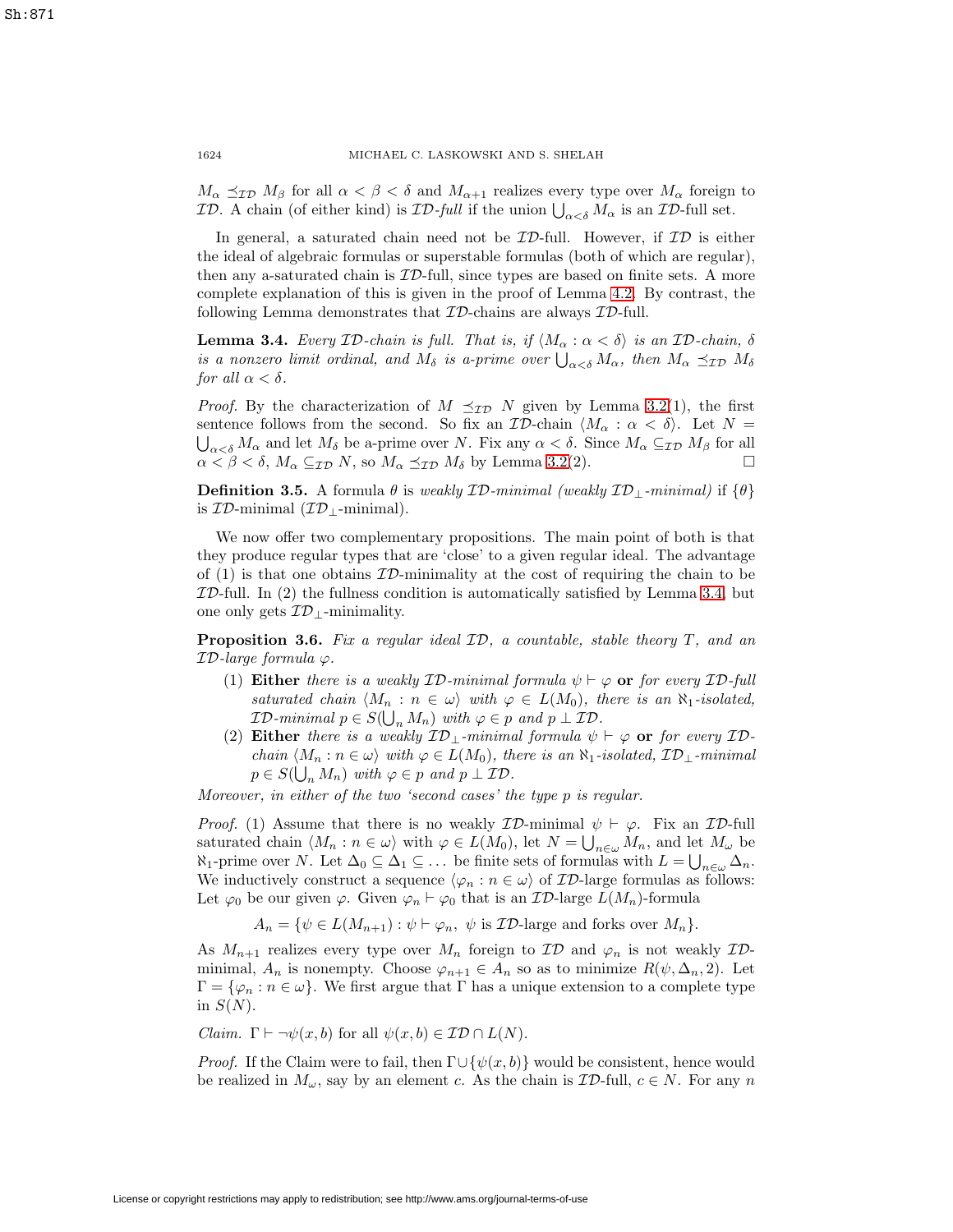such that  $c \in M_n$ ,  $\varphi_{n+1}$  was chosen to fork over  $M_n$ , yet is realized in  $M_n$ , which is impossible.  $\Box$ 

Now let  $\psi(x, b)$  be any  $L(N)$ -formula. Choose n such that  $\psi(x, y) \in \Delta_n$ . As  $\varphi_{n+1}$  was chosen to be of minimal R(-, $\Delta_n$ , 2)-rank, it is not possible for both  $\varphi_{n+1} \wedge \psi(x, b)$  and  $\varphi_{n+1} \wedge \neg \psi(x, b)$  to be in  $A_n$ . For definiteness, suppose  $\varphi_{n+1} \wedge \neg \psi(x, b)$  $\psi(x, b) \notin A_n$ . Since  $\varphi_{n+1}$  forks over  $M_n$ , it must be that  $\varphi_{n+1} \wedge \psi(x, b) \in \mathcal{ID}$ . Since  $\varphi_{n+1} \in \Gamma$ , the Claim implies that  $\Gamma \vdash \neg \psi(x, b)$ . Thus  $\Gamma$  implies a complete type in  $S(N)$ , which we call p.

By construction p is  $\aleph_1$ -isolated and is  $\mathcal{ID}$ -large by the Claim. Since  $M_\omega$  is  $\aleph_1$ -saturated and p is  $\aleph_1$ -isolated, there is a realization c of p in  $M_\omega$ . If p were not foreign to  $\mathcal{ID}$ , then by Lemma [2.8\(](#page-3-1)4) there would be  $c' \in \text{dcl}(Nc) \setminus N$  with  $c'/N$  $ID$ -small, directly contradicting  $ID$ -fullness.

It remains to show that any forking extension of p is  $\mathcal{ID}\text{-small}$ . Let  $\theta(x, a^*)$  be any  $L(\mathfrak{C})$ -formula such that  $p \cup \theta(x, a^*)$  forks over N. Then for some  $n, \theta(x, y) \in \Delta_n$ and  $\varphi_{n+1} \wedge \theta(x, a^*)$  forks over N. Thus,  $R(\varphi_{n+1} \wedge \theta(x, a^*), \Delta_n, 2) < R(\varphi_{n+1}, \Delta_n, 2)$ . Let e list the parameters occurring in  $\varphi_{n+1}$ . Since  $M_{n+1}$  is saturated, choose  $a' \in$  $M_{n+1}$  such that  $tp(ea') = tp(ea^*)$ . It follows from the minimality of  $R(\varphi_{n+1}, \Delta_n, 2)$ that  $\varphi_{n+1} \wedge \theta(x, a') \notin A_n$ , hence  $\varphi_{n+1} \wedge \theta(x, a') \in \mathcal{ID}$ . Thus,  $\varphi_{n+1} \wedge \theta(x, a^*) \in \mathcal{ID}$ by the invariance of ID.

As for (2) assume that there is no  $\mathcal{ID}_\perp$ -minimal formula implying  $\varphi$ . Choose an  $ID$ -chain  $\langle M_n : n \in \omega \rangle$ , which is automatically  $ID$ -full by Lemma [3.4.](#page-5-0) The construction of  $\Gamma$  and p are analogous, taking  $A'_n = \{ \psi(x, b) \in A_n : \text{tp}(b/M_n) \perp$  $ID$  in place of  $A_n$  at each step. All that is affected is the final paragraph. As we only need to establish  $\mathcal{ID}_\perp$ -minimality, choose a formula  $\theta(x, a^*)$  with tp $(a^*/N) \perp$ **ID.** Choose n as above such that, in addition,  $tp(a^*/N)$  is based and stationary on some finite  $b \in M_n$ . Choose  $a' \in M_{n+1}$  such that  $tp(bea') = tp(bea^*)$  and continue as above.

In both cases, the regularity of  $p$  follows immediately from Lemma [2.10.](#page-3-2)  $\Box$ 

Recall that a stable theory has *NDIDIP* if for every elementary chain  $\langle M_n :$  $n \in \omega$  of models, every type that is nonorthogonal to some a-prime model over  $\bigcup_{n\in\omega}M_n$  is nonorthogonal to some  $M_n$ . Relationships between NDIDIP and NDOP are explored in [\[8\]](#page-9-6).

<span id="page-6-0"></span>**Proposition 3.7.** Fix a countable, stable theory T with NDIDIP and a regular ideal  $\mathcal{ID}$  such that the formula ' $x = x \notin \mathcal{ID}$ .

- (1) If there is an an  $ID$ -full, saturated chain  $\langle M_n : n \in \omega \rangle$ , but there is no weakly ID-minimal formula, then there is an abelian group witness to unsuperstability, where in addition the generic type of the intersection is both ID-minimal and foreign to ID.
- (2) If there is no weakly  $ID_{\perp}$ -minimal formula, then there is an abelian group witness to unsuperstability where the generic type of the intersection is  $ID_{\perp}$ -minimal and foreign to  $ID$ .

*Proof.* (1) Fix an *ID*-full, saturated chain  $\langle M_n : n \in \omega \rangle$  and let  $N = \bigcup_{n \in \omega} M_n$ . Using Proposition [3.6\(](#page-5-1)1) choose  $p \in S(N)$  to be  $\aleph_1$ -isolated, foreign to  $\mathcal{ID}$ , and  $ID$ -minimal, hence regular. Since T has NDIDIP,  $p \not\perp M_n$ . Since p is regular and  $M_n$  is a-saturated, by Claim X 1.4 of [\[12\]](#page-10-0) there is a regular type  $r_0 \in S(M_n)$ nonorthogonal to p. Let r denote the nonforking extension of  $r_0$  to N. As p and r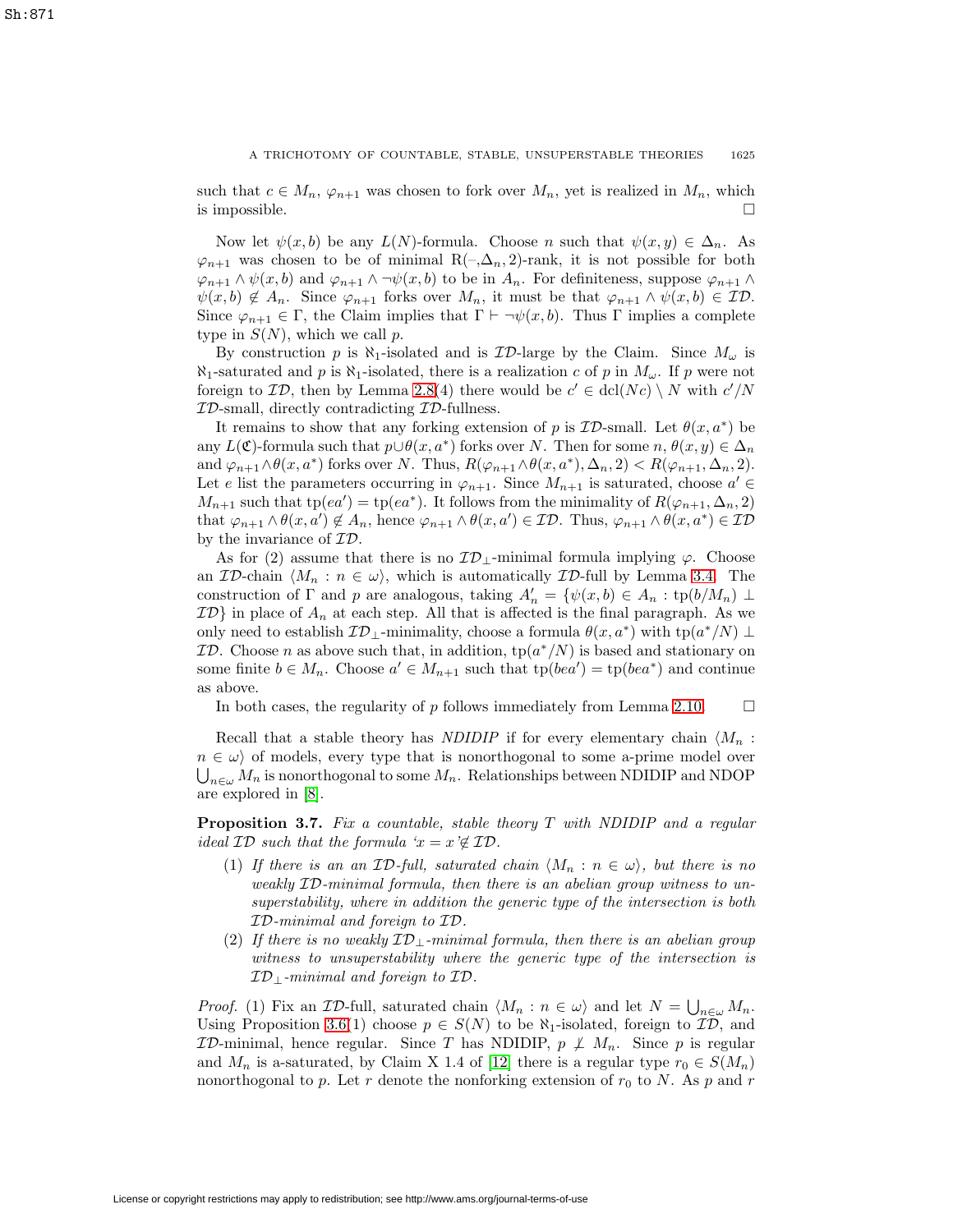are nonorthogonal there is an integer m such that  $p^{(m)}$  is not almost orthogonal to  $r^{(\omega)}$ . Since p is  $\aleph_1$ -isolated and  $M_n$  is a-saturated, Na is dominated by N over  $M_n$ for any a realizing p. Thus  $p^{(1)}$  is not almost orthogonal to  $r^{(\omega)}$  over N. Choose  $k \geq 1$  maximal such that  $p^{(k)}$  is almost orthogonal to  $r^{(\omega)}$  over N and choose  $\bar{c}$  realizing  $p^{(k)}$ . Let  $B = \text{acl}(N\bar{c})$  and choose a realization a of the nonforking extension of p to B.

By Theorem 1 of [\[4\]](#page-9-8), there is  $b \in \text{dcl}(Ba) \setminus B$  and a type-definable, connected group A with a regular generic type  $q$  (so A is abelian by Poizat's theorem [\[11\]](#page-10-1)) and a definable regular, transitive action of A on  $p_1(\mathfrak{C})$ , where  $p_1 = \text{tp}(b/B)$ . By Lemma [2.11](#page-4-1) the type  $p_1$  and hence q are both foreign to  $\mathcal{ID}$  and  $\mathcal{ID}$ -minimal. By Theorem 2 of [\[5\]](#page-9-9) there is a definable supergroup  $A_0 \supseteq A$ . By an easy compactness argument we may assume  $A_0$  is abelian as well. Furthermore, by iterating Theo-rem 2 of [\[5\]](#page-9-9) we obtain a descending sequence  $\langle A_n : n \in \omega \rangle$  of subgroups of  $A_0$  with  $A = \bigcap_{n \in \omega} A_n.$ 

Thus far we have not guaranteed that  $A_{n+1}$  has infinite index in  $A_n$ . In order to show that there is a subsequence of the  $A_n$ 's with this property and thereby complete the proof of the Proposition, it suffices to prove the following claim:

# *Claim.* For every  $n \in \omega$  there is  $m \geq n$  such that  $[A_n : A_m]$  is infinite.

*Proof.* By symmetry it suffices to show this for  $n = 0$ . Assume that this were not the case, i.e., that  $[A_0, A_m]$  is finite for each m. Then A has bounded index in  $A_0$ . We will obtain a contradiction by showing that the definable set  $A_0$  is weakly  $ID$ -minimal. First, since q is  $ID$ -large, the formula defining  $A_0$  is  $ID$ -large as well. Let  $\varphi(x, e)$  be any forking extension of the formula defining  $A_0$  and let  $E \subseteq A_0$  be the set of realizations of  $\varphi(x, e)$ . Let  $\{C_i : i < 2^{\kappa} \leq 2^{\aleph_0}\}\$ enumerate the cosets of A contained in  $A_0$ . For each i,  $E \cap C_i$  is a forking extension of  $C_i$ . Since every  $C_i$ is a translate of A whose generic type is  $ID$ -minimal, this implies that  $E \cap C_i$  is  $ID$ -small for each i. Hence,  $\varphi(x, e) \in \mathcal{ID}$  by compactness (and the fact that  $\mathcal{ID}$  is an ideal). Thus, the formula defining  $A_0$  is weakly  $ID$ -minimal, a contradiction.

<span id="page-7-1"></span>The proof of  $(2)$  is identical, choosing an  $ID$ -chain satisfying the hypotheses and using Proposition [3.6\(](#page-5-1)2) in place of 3.6(1).  $\Box$ 

### 4. Applications

<span id="page-7-0"></span>Our first application gives a 'trichotomy' for strictly stable theories in a countable language. It uses the ideal of superstable formulas.

**Definition 4.1.**  $\mathbb{R}^{\infty}$  denotes the ideal of superstable formulas (i.e., all formulas  $\varphi$ with  $R^{\infty}(\varphi) < \infty$ ).

Equivalently,  $\varphi \in \mathbf{R}^{\infty}$  if and only if for all cardinals  $\kappa \geq 2^{|T|}$ , for any model M of size  $\kappa$  containing the parameters of  $\varphi$ , there are at most  $\kappa$  complete types over M extending  $\varphi$ . In a sense, the following Lemma generalizes the fact that in a superstable theory, any union of a chain of a-saturated models is a-saturated.

<span id="page-7-2"></span>**Lemma 4.2.**  $\mathbb{R}^{\infty}$  is a regular ideal, any elementary chain  $\langle M_n : n \in \omega \rangle$  of asaturated models is  $\mathbb{R}^\infty$ -full, and there are no weakly  $\mathbb{R}^\infty$ -minimal formulas.

*Proof.* Invariance under automorphisms of  $\mathfrak{C}$  is clear and  $\mathbb{R}^{\infty}$  being an ideal follows by counting types. To show regularity, choose  $\psi(y) \in \mathbb{R}^{\infty}$  and  $\theta(x, y) \in L(\mathfrak{C})$  such that  $\theta(x, b) \in \mathbb{R}^{\infty}$  for every b realizing  $\psi$ . Choose  $\kappa \geq 2^{|T|}$  and a model M of size  $\kappa$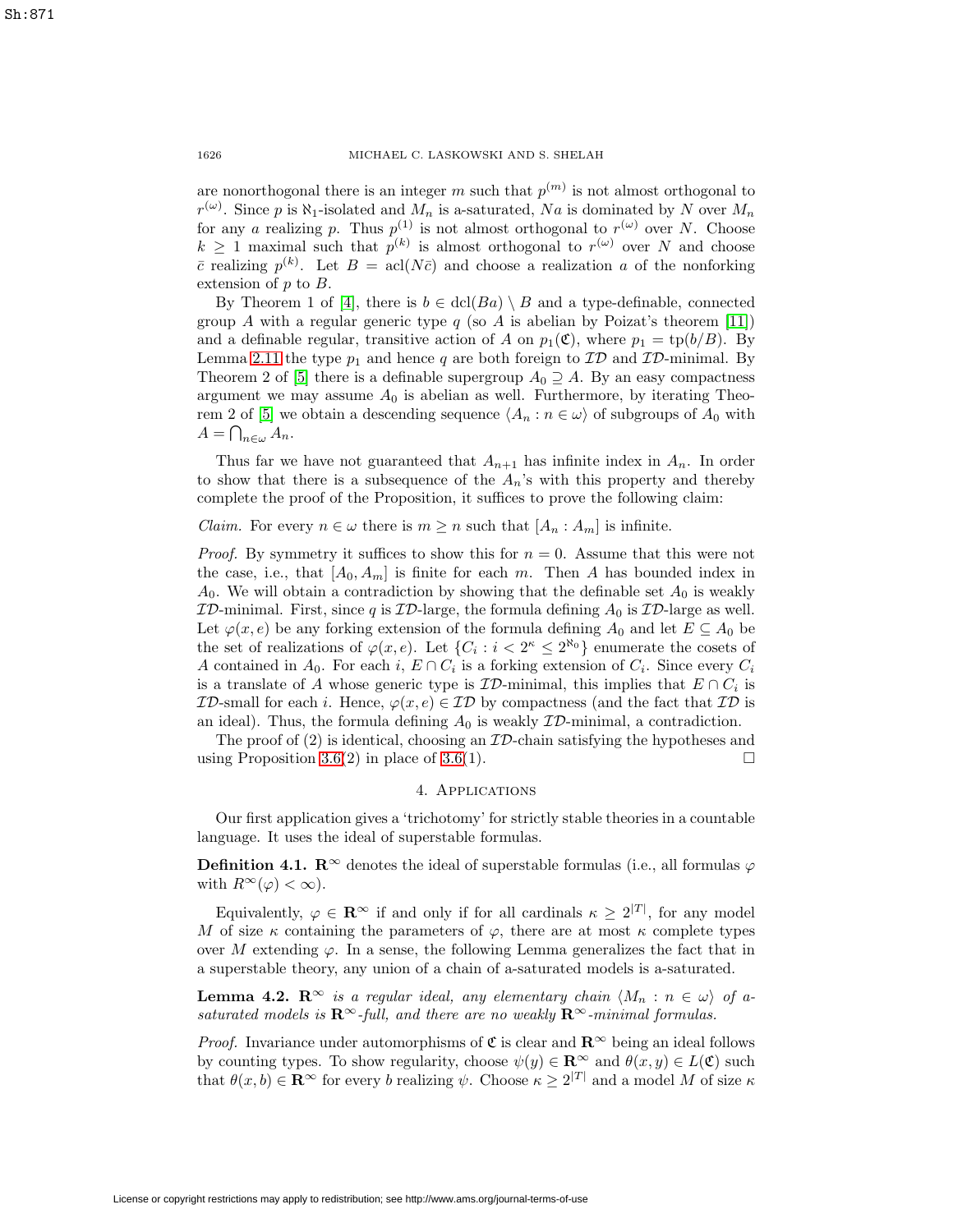containing the hidden parameters of both  $\psi$  and  $\theta$ . Then there are at most  $\kappa$  types  $p(x, y) \in S(M)$  extending  $\theta(x, y) \wedge \psi(y)$ , so the projection  $\exists y(\theta(x, y) \wedge \psi(y)) \in \mathbb{R}^{\infty}$ as only  $\kappa$  types  $q(x) \in S(M)$  extend it.

To establish fullness, fix an elementary chain  $\langle M_n : n \in \omega \rangle$  of a-saturated models. Let  $N = \bigcup_{n \in \omega} M_n$  and choose an a-prime model  $M_{\omega}$  over N. Because of Lemma [2.8\(](#page-3-1)4), in order to show that  $N \subseteq_{\mathcal{ID}} M_{\omega}$  it suffices to show that no element of  $c \in M_\omega \setminus N$  is  $\mathbf{R}^\infty$ -small. So choose  $c \in M_\omega$  such that  $tp(c/N)$  is  $\mathcal{ID}$ -small and we will show that  $c \in N$ . On one hand, since  $tp(c/N)$  contains a superstable formula, there is a finite n such that  $tp(c/N)$  is based on  $M_n$ . On the other hand, since  $M_{\omega}$  is a-prime over N, tp( $c/N$ ) is a-isolated. Thus tp( $c/M_n$ ) is a-isolated as well (see e.g., Theorem IV 4.3(1) of [\[12\]](#page-10-0)). Since  $M_n$  is a-saturated, this implies  $c \in M_n \subseteq N$ .

To show that there are no weakly  $\mathbb{R}^{\infty}$ -minimal formulas, suppose that a formula  $\varphi$  has the property that any forking extension of  $\varphi$  is **R**<sup>∞</sup>-small. We will show that  $\varphi \in \mathbb{R}^{\infty}$  by counting types. Fix a cardinal  $\kappa \geq 2^{|T|}$  and a model M of size κ containing the parameters of  $\varphi$ . Let  $M_0 \preceq M$  have size |T| that also contains the parameters containing  $\varphi$ . It suffices to show that every  $p \in S(M_0)$  extending  $\varphi$ has at most  $\kappa$  extensions to types in  $S(M)$ . Clearly, there is a unique nonforking extension of p and any forking extension of p contains an  $L(M)$ -formula witnessing the forking. Each such forking formula  $\psi \in \mathbb{R}^{\infty}$ , so there are at most  $\kappa q \in S(M)$ extending  $\psi$ . Since the total number of  $\psi \in L(M)$  is at most  $\kappa$ , p has at most  $\kappa$ extensions to types in  $S(M)$ .

<span id="page-8-0"></span>**Theorem 4.3.** Let T be a stable, unsuperstable theory in a countable language. Then at least one of the following three conditions occurs:

- (1) T has the dimensional order property (DOP); or
- (2) T has NDOP, but is deep (i.e., there is a sequence  $\langle M_n : n \in \omega \rangle$  such that  $tp(M_{n+1}/M_n) \perp M_{n-1}$  for all  $n \geq 1$ ); or
- (3) There is an abelian group witness to unsuperstability (see Definition [1.1](#page-0-0)) in which the generic type of the intersection is both **R**∞-minimal and foreign to  $\mathbf{R}^{\infty}$ .

*Proof.* To begin, Corollary 1.12 of [\[8\]](#page-9-6) asserts that any such theory T has NDIDIP. Since T is not superstable the formula  $x = x \notin \mathbb{R}^\infty$ . As well, by Lemma [4.2](#page-7-2) there are no weakly  $\mathbb{R}^{\infty}$ -minimal formulas, so Proposition [3.7\(](#page-6-0)1) asserts that an abelian group witness to unsuperstability exists, whose generic type is regular and both **R**<sup>∞</sup>-minimal and foreign to **R**<sup>∞</sup>.  $\Box$ 

Our second application comes from an attempt to solve the 'Main Gap for  $\aleph_1$ saturated models.' As in the previous theorem, the relevant setting is where a countable theory T is stable, unsuperstable, with NDOP, and is shallow. The main open question is whether, for such a theory, every nonalgebraic type  $r$  is nonorthogonal to a regular type. The following result sheds some light on this issue. In order to analyze this problem, fix a nonalgebraic, stationary type  $r$  over the empty set. Let

$$
\mathcal{ID}_r = \{ \varphi \in L(\mathfrak{C}) : r \perp \varphi \}.
$$

Verifying that  $\mathcal{ID}_r$  is an invariant ideal is straightforward. To see that it is a regular ideal, fix  $L(\mathfrak{C})$ -formulas  $\psi(y) \in \mathcal{ID}_r$  and  $\theta(x, y)$  such that  $\theta(x, b) \in \mathcal{ID}_r$  for every b realizing  $\psi$ . Choose an a-saturated model M containing the parameters of  $\psi$  and  $\theta$ , pick a realization c of the nonforking extension of r to M, and let M[c]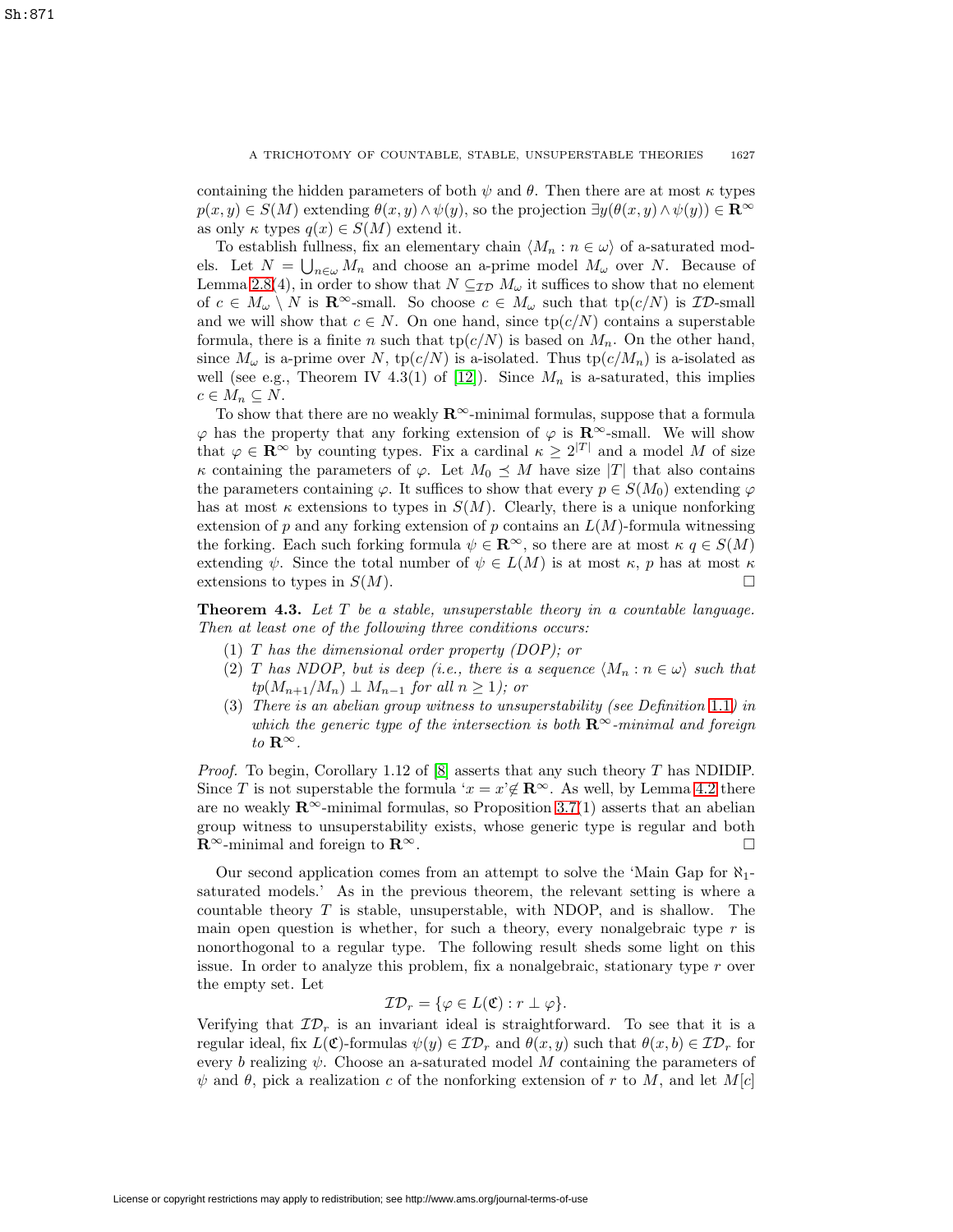be any a-prime model over Mc. To show that  $\varphi(x) := \exists y(\theta(x, y) \wedge \psi(y)) \perp r$  it suffices to prove that any realization of  $\varphi$  in  $M[c]$  is contained in M. So choose any  $a \in \varphi(M[c])$ . Choose  $b \in M[c]$  such that  $\theta(a, b) \wedge \psi(b)$  holds. Since  $r \perp \psi$ ,  $b \in M$ . But then  $\theta(x, b)$  is over M and is  $\perp r$ , so  $a \in M$  as well. Thus  $\mathcal{ID}_r$  is a regular ideal.

<span id="page-9-1"></span>**Theorem 4.4.** Assume that a countable theory T is stable, unsuperstable, has  $NDOP$ , and is shallow. If a nonalgebraic, stationary type  $r$  is orthogonal to every regular type, then there is an abelian group witness to unsuperstability in which the generic type of the intersection  $A = \bigcap_n A_n$  is both  $(\mathcal{ID}_r)_\perp$ -minimal and foreign to  $\mathcal{ID}_r$ .

*Proof.* Fix such a type r. By naming constants we may assume that r is over the empty set. Note that any formula  $\varphi \in r$  is not an element of  $\mathcal{ID}_r$ , so ' $x = x' \notin \mathcal{ID}_r$ .

*Claim.* There is no weakly  $(\mathcal{ID}_r)$ <sub>⊥</sub>-minimal formula.

*Proof.* Assume that  $\varphi$  were  $(\mathcal{ID}_r)_{\perp}$ -minimal. We construct a regular type  $p \not\perp r$ as follows: Choose an a-saturated model M containing the parameters in  $\varphi$ , pick a realization c of the nonforking extension of  $r$  to  $M$ , and choose an a-prime model M[c] over Mc. Since  $\varphi$  is  $\mathcal{ID}_r$ -large we can find an  $a \in M[c] \setminus M$  realizing  $\varphi$ . Choose such an a and let  $p = \text{tp}(a/M)$ . Clearly,  $p \not\perp r$ . To see that p is regular, first note that p is  $(\mathcal{ID}_r)$ -minimal since p is  $\mathcal{ID}_r$ -large and extends  $\varphi$ . As well, p is foreign to  $\mathcal{ID}_r$ , since if it were not, then by Lemma [2.8\(](#page-3-1)4) there would be  $b \in \text{dcl}(Ma)$  with  $\text{tp}(b/M)$   $\mathcal{ID}_r$ -small. But then  $tp(c/Mb)$  would fork over M, implying that r is nonorthogonal to an  $\mathcal{ID}_r$ -small type, which is a contradiction. So p is  $(\mathcal{ID}_r)$ -minimal and foreign to  $\mathcal{ID}_r$ , hence is regular by Lemma [2.10.](#page-3-2)  $\Box$ 

The theorem now follows immediately from Proposition  $3.6(2)$ .

#### **REFERENCES**

 $\Box$ 

- <span id="page-9-2"></span>[1] Z. Chatzidakis, G. Cherlin, S. Shelah, G. Srour, C. Wood, Orthogonality of types in separably closed fields, Classification theory (Chicago, IL, 1985), 72–88, Lecture Notes in Math., 1292, Springer, Berlin, 1987. M[R1033023 \(91f:03074\)](http://www.ams.org/mathscinet-getitem?mr=1033023)
- <span id="page-9-3"></span>[2] F. Delon, Idéaux et types sur les corps séparablement clos [Ideals and types over separably closed fields] M´em. Soc. Math. France (N.S.) no. 33 (1988). M[R986208 \(90m:03067\)](http://www.ams.org/mathscinet-getitem?mr=986208)
- <span id="page-9-4"></span>[3] E. Hrushovski, Kueker's conjecture for stable theories, J. Symbolic Logic **54**(1989), no. 1, 207–220. M[R987332 \(90b:03046\)](http://www.ams.org/mathscinet-getitem?mr=987332)
- <span id="page-9-8"></span>[4] E. Hrushovski, Almost orthogonal regular types, in Stability in model theory, II (Trento, 1987) Ann. Pure Appl. Logic **45** (1989), no. 2, 139–155. M[R1044121 \(91k:03083\)](http://www.ams.org/mathscinet-getitem?mr=1044121)
- <span id="page-9-9"></span>[5] E. Hrushovski, Unidimensional theories are superstable, Ann. Pure Appl. Logic **50** (1990), no. 2, 117–138. M[R1081816 \(92g:03052\)](http://www.ams.org/mathscinet-getitem?mr=1081816)
- <span id="page-9-7"></span>[6] E. Hrushovski and S. Shelah, A dichotomy theorem for regular types, in Stability in model theory, II (Trento, 1987). Ann. Pure Appl. Logic **45** (1989), no. 2, 157–169. M[R1044122](http://www.ams.org/mathscinet-getitem?mr=1044122) [\(91g:03068\)](http://www.ams.org/mathscinet-getitem?mr=1044122)
- [7] M.C. Laskowski, Descriptive set theory and uncountable model theory, Logic Colloquium '03, 133–145, Lect. Notes Logic, **24**, Assoc. Symbol. Logic, La Jolla, CA, 2006. M[R2207352](http://www.ams.org/mathscinet-getitem?mr=2207352) [\(2006j:03066\)](http://www.ams.org/mathscinet-getitem?mr=2207352)
- <span id="page-9-6"></span>[8] M.C. Laskowski and S. Shelah, Decompositions of saturated models of stable theories, Fund. Math. **191** (2006), no. 2, 95–124. M[R2231058 \(2007j:03047\)](http://www.ams.org/mathscinet-getitem?mr=2231058)
- [9] M.C. Laskowski and S. Shelah, The Karp complexity of stable theories, in preparation.
- <span id="page-9-5"></span><span id="page-9-0"></span>[10] A. Pillay, Geometric Stability Theory, Oxford University Press, 1996. M[R1429864](http://www.ams.org/mathscinet-getitem?mr=1429864) [\(98a:03049\)](http://www.ams.org/mathscinet-getitem?mr=1429864)